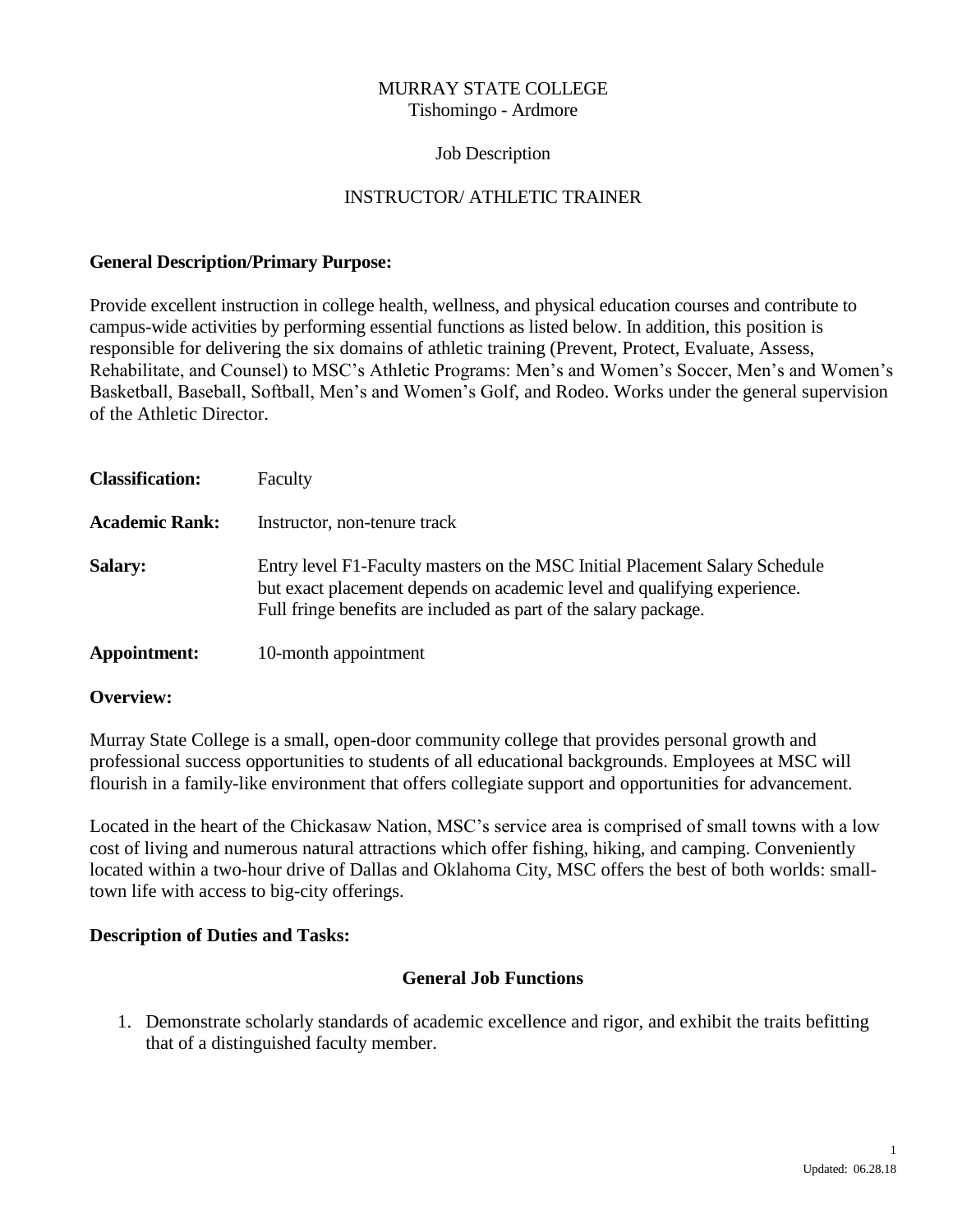- 2. Demonstrate experience and/or willingness to learn and use state-of-the-art technology in the delivery of instruction and other office duties.
- 3. Demonstrate awareness of and sensitivity to cultural diversity as it impacts curricula and instructional practices; show a willingness to work effectively in a culturally diverse workplace and not discriminate on the basis of race, color, national origin, sex, sexual orientation, genetic information, age, religion, disability, political beliefs, or status as a veteran.
- 4. Support the mission of the college; i.e., provides opportunities for student learning, personal growth, professional success, and community enhancement.
- 5. Promote and maintain a positive attitude of service toward students, co-workers and others.
- 6. Participate in community service activities and programs.
- 7. Promote and support service-learning activities.
- 8. Develop and use assessment of student learning methods at least every two weeks and contribute to campus-wide assessment projects.
- 9. Use appropriate evaluation instruments to measure student progress at specified intervals.
- 10. Maintain in coordination with other department faculty (adjunct and full-time) an up-to-date, complete, and well-organized syllabus for each course taught as set forth by the Vice President of Academic Affairs.
- 11. Develop and maintain curricula that appropriately reflect current knowledge in the discipline.
- 12. Cooperate with departmental faculty in the selection of textbooks and teaching materials.
- 13. Maintain a minimum of six scheduled office hours. Provide flexible office hours by appointment to accommodate students' schedules when necessary.
- 14. Include a writing component in each course and encourage students to utilize the "Help Center".
- 15. Participate in applicable professional development activities, including the All Employee Meetings.
- 16. Participate in strategic planning initiatives (including TaskStream) and align instructional, program, and departmental goals with the MSC Strategic Plan.
- 17. Support the institutional General Education program.
- 18. Perform other duties as may be assigned by supervisor.
- 19. Responsible for budget, inventory, and required materials to supply and operate the training room.
- 20. Responsible for the taping, bracing, and padding of athletic-related injuries.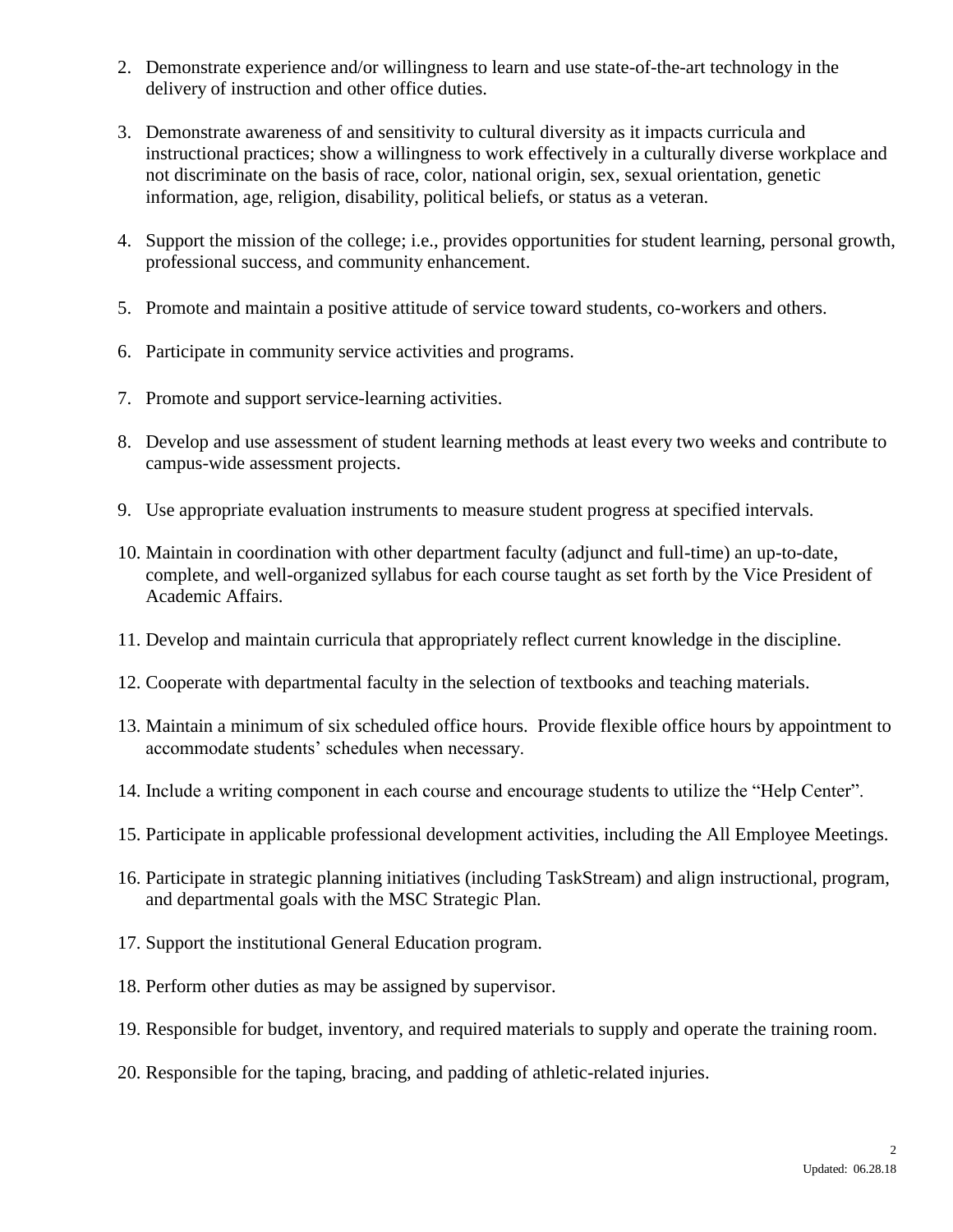- 21. Responsible for delivering therapeutic modalities to athletic-related injuries.
- 22. Responsible for primary and secondary survey or evaluation of all athletic-related injuries.
- 23. Responsible for monitoring ABC's, CPR, First-Aid and other interventions while performing primary survey to all student-athletes.
- 24. Responsible for the necessary referral of musculoskeletal, neck and/or spine and various other injuries to the appropriate medical provider.
- 25. Responsible for contacting physicians or contact referrals to coordinate appointments for studentathletes.
- 26. Responsible for all medical documentation of student athletic-related injuries. Maintain confidentiality of documentation.
- 27. Responsible for the "medical clearing" of all injured student-athletes.
- 28. Trainer is required to arrive before, be present, and remain after the game/event as appropriate; responsible for game and event preparation of student-athletes; responsible for game and event medical coverage of student-athletes as scheduled with the Athletic Director.
- 29. Responsible for the medical counseling of all athletic-related injuries and inquiries by student athletes.
- 30. Responsible for distributing protocols of therapeutic exercise and rehabilitation to athletic-related injuries.
- 31.Responsible for distributing necessary insurance paperwork to student-athletes, in regards to athletic-related injuries.
- 32. Responsible for maintaining state licensure and national certification by annually completing the necessary Continuing Educational Units (CEU). Responsible for completing the necessary annual requirements of CPR, AED, and First Aid Certifications.

# **Required Knowledge, Skills, and Abilities:**

Individuals must possess these kinds of knowledge, skills and abilities or be able to explain and demonstrate that the individual can perform the essential functions of the job, with or without reasonable accommodation, using some other combination of skills and abilities.

# Ability to:

1. NIMS General Role Training is required for this position. Please log on to the FEMA website at http://www.fema.gov/training-0#item1 to complete your training online. Once completed you may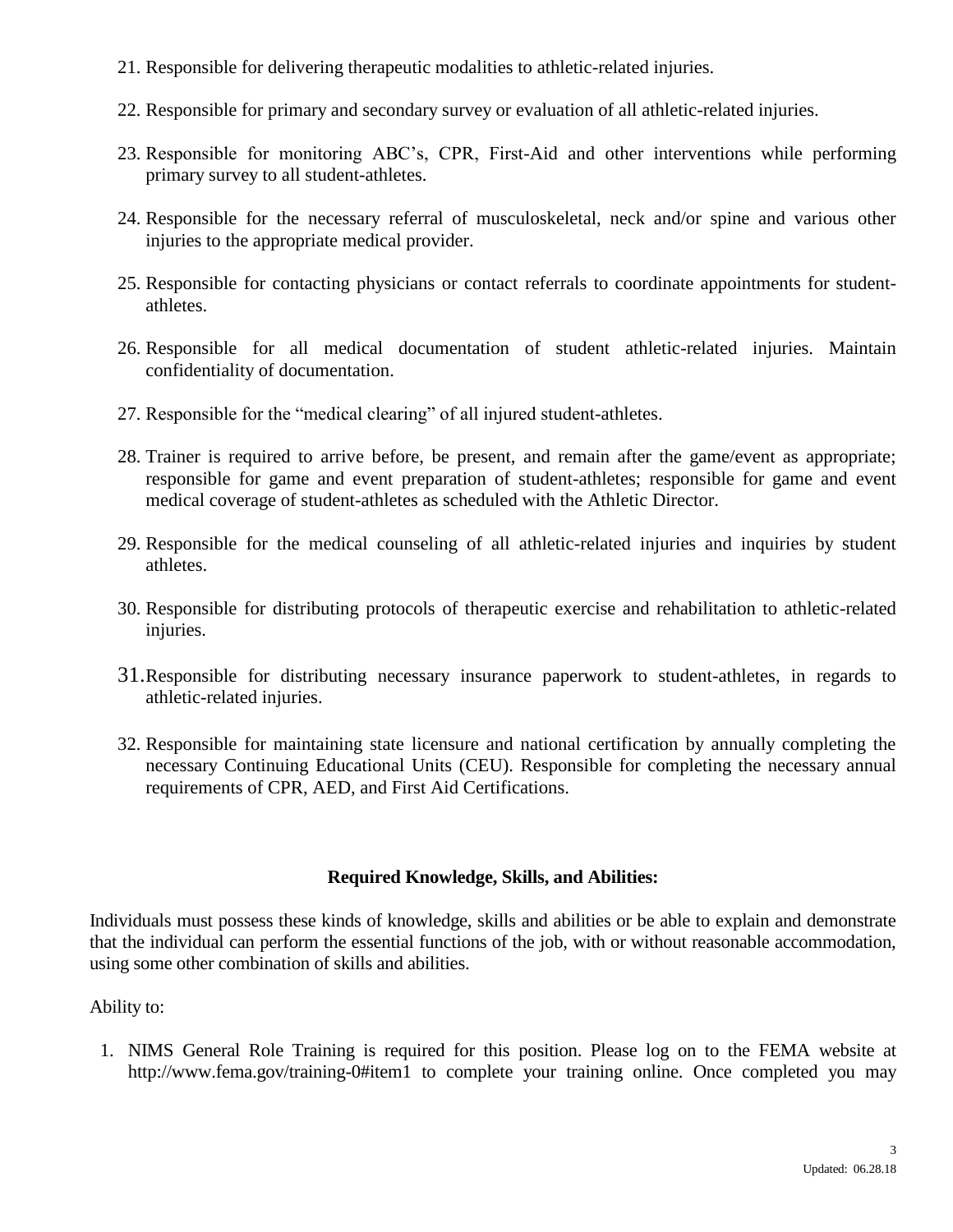provide a copy to the Office of Human Resources for inclusion in your personnel file. IS-100.HE & IS-700.a

- 2. Demonstrate experience of or training in working effectively in a culturally diverse workplace and/or serving clientele from a variety of racial and cultural backgrounds.
- 3. Demonstrate a deep understanding of germane subject matter that goes well beyond the introductory textbook level.
- 4. Experience and/or training in the use of state-of-the-art technology in the delivery of instruction, including but not limited to full-motion interactive television, the Internet, and telecourses.
- 5. Develop critical thinking exercises, well-organized lectures which teach students the importance of maintaining health throughout their lifetime and how to correct health related problems in their lives.
- 6. Operate a computer and utilize other instructional equipment necessary to support teaching and campuswide activities.
- 7. Communicate clearly and effectively to students in large classrooms.
- 8. Administer first aid and CPR. Supervise student athlete trainers. General knowledge of sports, recreation, or athletic programs and student life in a college setting.

## **Other Ergonomic Requirements:**

While performing the duties, the employee is frequently required to sit or stand for long periods of time. This position requires the ability to walk for long distances (large venue sites), occasionally run for shorter distances (getting quickly to the site of an injured athlete), and frequent bending and twisting. Duties will involve moving materials/objects up to 20 pounds on a regular basis and up to 50 pounds on an occasional basis, as well as assisting an injured athlete. Manual dexterity and coordination using one or both hands are required over 50% of the work period while operating equipment such as computer keyboard, mouse, calculator and similar machines.

The above description covers the most significant duties performed but does not include other related occasional work.

## **Hours:**

Busy work environment with numerous interruptions. Work hours may vary in order to fulfill the responsibilities of the position and/or team schedules. Exposure to possibly disagreeable conditions due to outdoor weather extremes. May be requested to travel with team.

## **Qualification Standards:**

1. *Minimum Education Required*: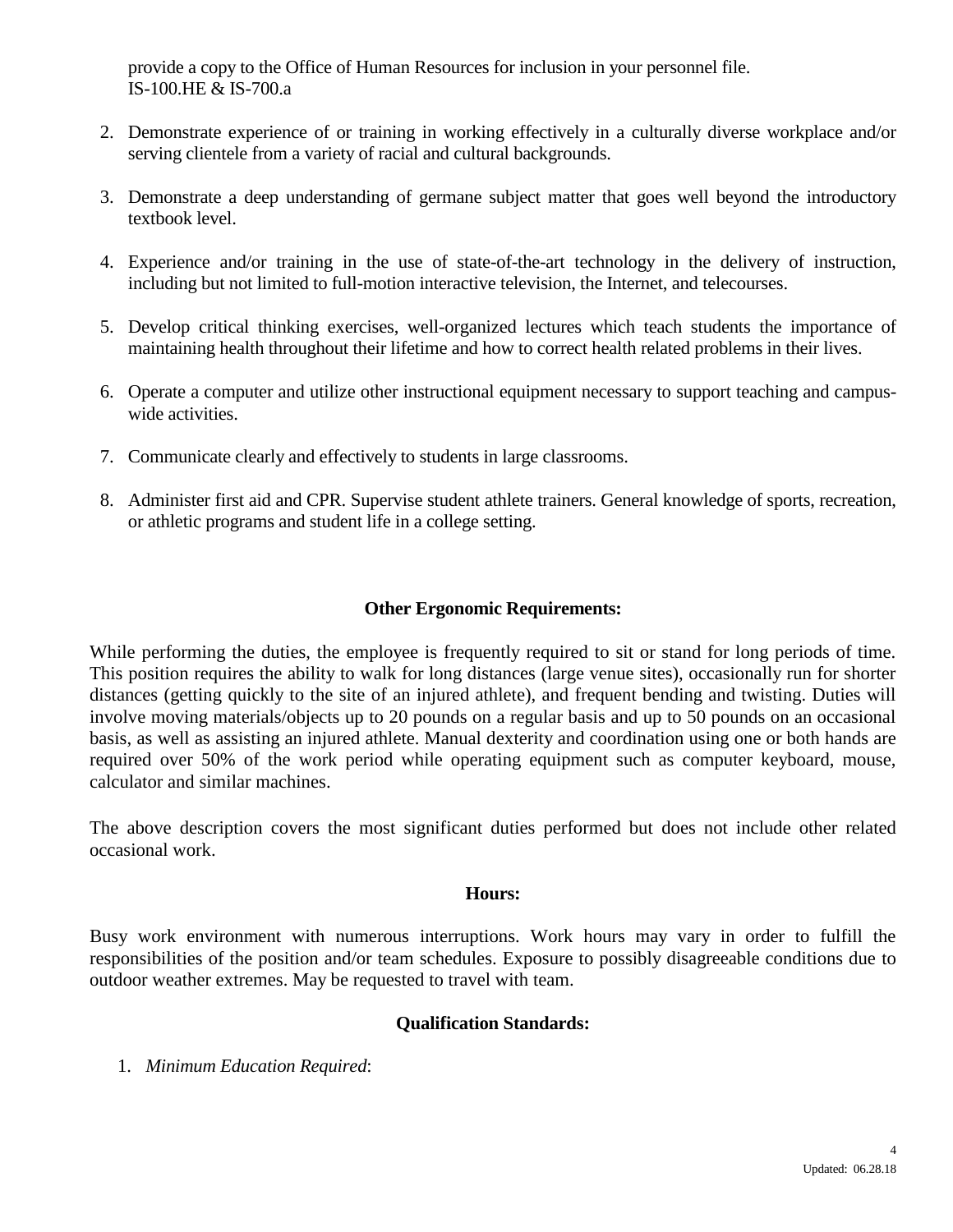- a. Master's degree in athletic training, physical education, exercise science, education with an emphasis in physical education, kinesiology, physiology of exercise, or adaptive physical education.
- b. Certified by the National Athletic Trainers' Association (NATA).
- c. Current CPR certification, First Aid certificate, and a valid driver's license.
- 2. *Preferred Experience*:
	- a. At least two years of verified successful teaching experience in college-level physical education and athletic training and a willingness to participate within the first two years in an approved teaching effectiveness program resulting in an acceptable level of teaching performance in the classroom.
	- b. Experience and/or training in teaching students from a variety of racial and cultural backgrounds.
- 3. *Professionalism*: Murray State College faculty are expected to demonstrate dedication to teaching and to show professional competence and enthusiasm in the performance of all responsibilities.
- 4. *Image*: Murray State College employees are expected to maintain a neat, well-groomed, and professional image at all times while performing their responsibilities.
- 5. *Background Check*: The successful candidate must give permission to have a formal background check conducted and employment is contingent upon the results of the national criminal and sex offender background check.

## **Application Process:**

- 1. Letter of application
- 2. Résumé
- 3. Three (3) letters of recommendation or college placement file with at least three recommendations.
- 4. Unofficial college transcripts (for all course work). Note: Official transcript(s) required upon employment.
- 5. Murray State College employment application.

Submit the application to:

Human Resources Office Murray State College One Murray Campus, Suite AD 111 Tishomingo, OK 73460 humanresources@mscok.edu

**Application Deadline:** Review of applications will begin immediately and continue until filled.

MSC participates in E-Verify